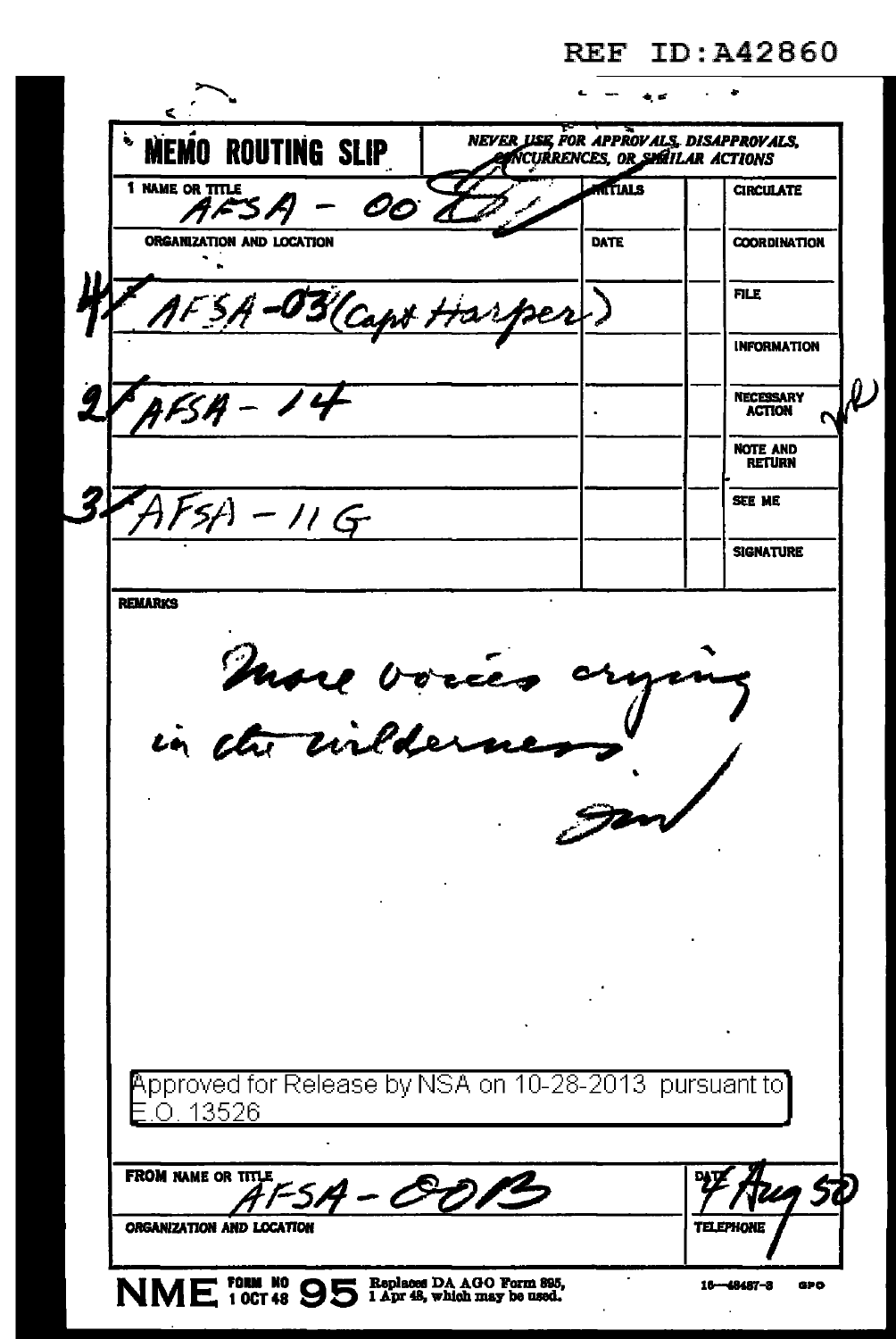# Are We Prepared?  $f_{\alpha} = f_{\alpha}$ Intelligence Servicé Is Our First Weak Spot

This is the first of a series of articles on the state of the country's defenses. Today's article deals with the American intelligence services. Subsequent articles will be devoted to the Nation's top-level policy and planning; continental defenses; atom attack and civil defense; the armed services; the potential detense of Western Europe, national mobilization and resources: the condition of the country's land, sea and air transport; the propaganda war; and, Anally, an evaluation of America's national security.

#### By Ogden R. Reid and Robert S. Bird

**Copyright, 1950, N. Y. Herald Tribune, Inc.** 

EHIND America's costly and belated effort to rebuild its crumbled national defense, in the wake of the Korean outbreak, lies a history of failure in one of the most essential arms of the Nation's military establishment—the intelligence services.

A country's intelligence machin-1 ery ideally ought to furnish the information on which national policy and military planning can build toward sound objectives. If the United States lacks reliable intelligence. it will flounder in the dark, dissipating its enormous power.

Korea brought home the weakness and misuse of American intelligence and demonstrated the immediate need for improving these services.

**INVEN** before Korea our past I'l intelligence acore shows five major failures:

Continued on Page 4. Column &